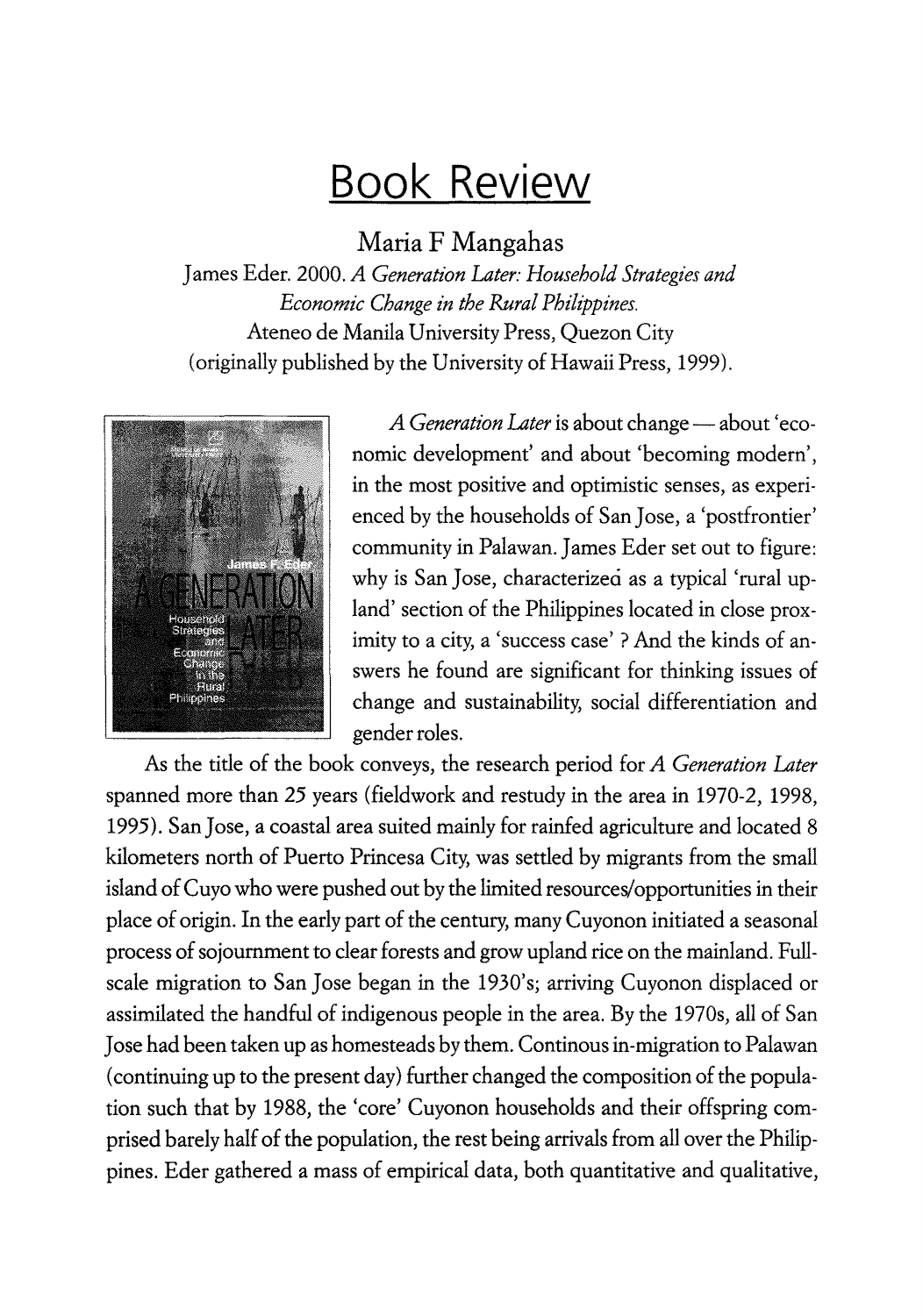focusing on the original Cuyo migrants ( 10 core households) and the next generation (59 'offspring households').

Much of the introductory material in Chapters 1 and 2 and the discussion on household strategies in San Jose in Chapter *5* can also be found in Eder's co-edited book *Palawan at the Crossroads: development and the environment on a Philippine Frontier* (ADMU Press 1996, in sections co-written with J. Fernandez), so I merely skim over those here. In sum, among the important changes that transpired were intensification of agriculture, i.e. from one based on short fallow shifting cycles to more intensive permanent systems, as the population of San Jose increased and land became limited. Here (in Chapters 3 and 4) Eder pushes an ecological concern; i.e. with agricultural intensification came deforestation, but tree crops (coconuts, bananas, fruit -bearing trees) were discovered to be remunerative so that among those that owned the land they tilled, the 'post swidden systems' were seen as sustainable' (i.e. not conducive to soil erosion and other common environmental problems). 'Fine tuning' of the labor investments and economic activities of households resulted in a shift from a subsistence to market orientation, and further diversification into economic activities off the farm (especially to take up employment opportunities in the city close by). As time passed, the generally egalitarian community became differentiated - but not polarized, as a significant proportion comprise the 'middle' social strata - based on education and material prosperity. (Of methodological interest for many in the social sciences would be how Eder asked several locals to rank the other households according to their standards of 'level of living' *(pagcabetang).)* 

A generation later, Eder discovered that the economic activities have changed, as have the households. Offspring have continued or modified the strategies of their parents or have struck out in new directions. Wives especially, have taken on more active roles in planning and procuring income for the household. In fact, Eder draws the insight that "women are the primary transactors of economic and social change".

The book has some fine reflections on change and 'the household' as a concept. Eder asks: if households are seen as 'adaptive' and flexible social units, "just where does that flexibility inhere?" Age and gender of household members, at which